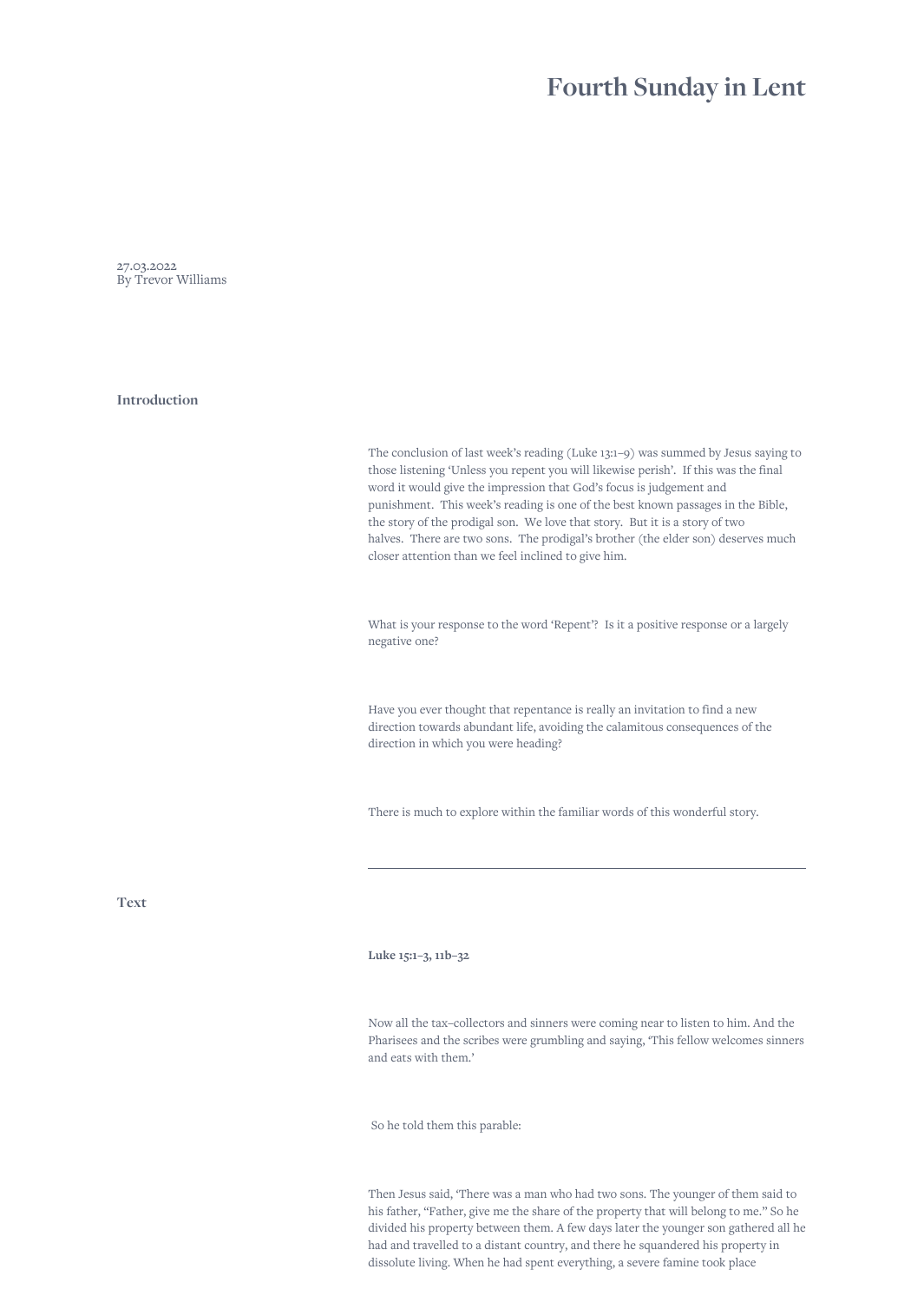throughout that country, and he began to be in need. So he went and hired himself out to one of the citizens of that country, who sent him to his fields to feed the pigs. He would gladly have filled himself with the pods that the pigs were eating; and no one gave him anything. But when he came to himself he said, "How many of my father's hired hands have bread enough and to spare, but here I am dying of hunger! I will get up and go to my father, and I will say to him, 'Father, I have sinned against heaven and before you; I am no longer worthy to be called your son; treat me like one of your hired hands.' " So he set off and went to his father. But while he was still far off, his father saw him and was filled with compassion; he ran and put his arms around him and kissed him. Then the son said to him, "Father, I have sinned against heaven and before you; I am no longer worthy to be called your son." But the father said to his slaves, "Quickly, bring out a robe—the best one and put it on him; put a ring on his finger and sandals on his feet. And get the fatted calf and kill it, and let us eat and celebrate; for this son of mine was dead and is alive again; he was lost and is found!" And they began to celebrate.

'Now his elder son was in the field; and when he came and approached the house, he heard music and dancing. He called one of the slaves and asked what was going on. He replied, "Your brother has come, and your father has killed the fatted calf, because he has got him back safe and sound." Then he became angry and refused to go in. His father came out and began to plead with him. But he answered his father, "Listen! For all these years I have been working like a slave for you, and I have never disobeyed your command; yet you have never given me even a young goat so that I might celebrate with my friends. But when this son of yours came back, who has devoured your property with prostitutes, you killed the fatted calf for him!" Then the father said to him, "Son, you are always with me, and all that is mine is yours. But we had to celebrate and rejoice, because this brother of yours was dead and has come to life; he was lost and has been found."'

## **Comment**

As thoroughly modern beings, we like to think of ourselves as autonomous individuals who decide what we want, when we want it, and how to get it. René Girard, theologian and philosopher of social science, has made us aware that this is an illusion. We live in relationship to those around us and our desires, attitudes and behaviour are heavily influenced by those relationships. We are constantly influenced by 'the other' and are measuring ourselves against them. We are drawn to those who appear to have more than we do and feel we deserve to have the same. Rivalry can drive us to seek the upper hand, to be better than they are, over and above 'the others'. Rivalry can lead, ultimately, to violence.

The prodigal son lives and works on the family farm with his father and elder brother. But his mind becomes convinced that there must be more, that he is somehow missing out, that this secure home life on his father's farm is in fact a prison, preventing him from fulfilling his dreams. He is in rivalry with an imagined 'good life.' The story is vividly told. He lived 'the dream' for a while but when reality struck home, the dream became a nightmare.

And then, as Jesus tells the story, he 'came to himself'. He decides to return home, and as he had squandered his place in the family with its privileges and inheritance, all he could do was to plead with his father for a position as a 'hired hand'.

Every day the father was on the lookout for his lost son. And one day, there he was, in the distance, returning home. The father runs, put his arms around him and kisses him and puts on a special party to celebrate the return of his beloved son. He is extravagantly reinstated as a full member of the family.

Observing the lavish attention given to his brother, the elder son feels ignored. His father pleads with him to join the party – but the elder son can't stand it and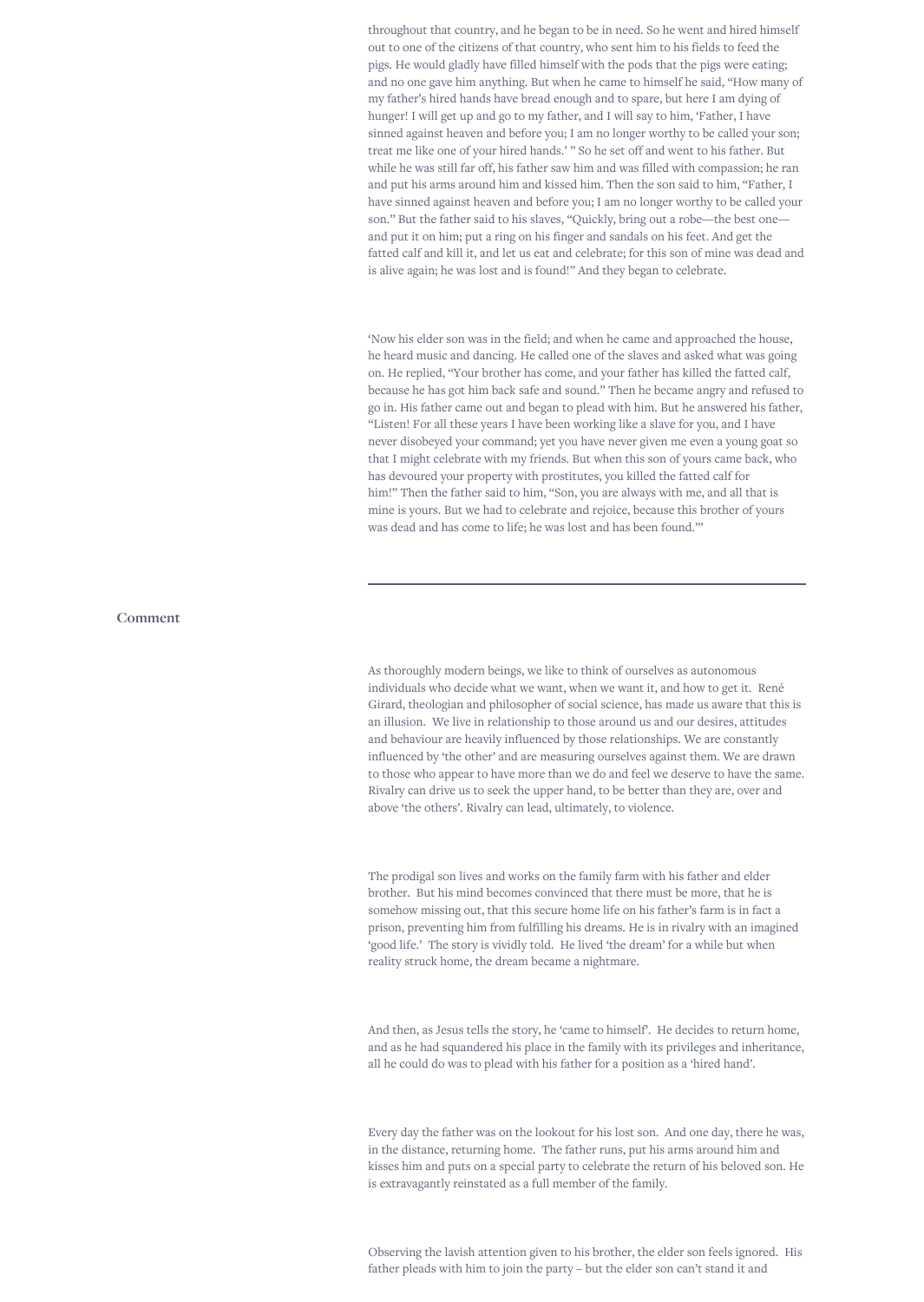excludes himself from the celebration. He feels that, by comparison with this prodigal, he is the slave: a non–person, neglected, taken for granted, the lowest of the low. He is in an emotional pigsty. Here is rivalry, with violence of attitude, if not action.

These stories prompt us in many different situations to consider what we 'hope to gain' and 'fear to lose'. The prodigal was led astray by what he hoped to gain. The elder son was consumed with jealousy because of what he feared he had lost. Both were fantasies fuelled by rivalry of 'the other'.

In contrast to these destructive fantasies, it is the loving action of the father that enables new life and new possibilities. The loving of neighbour, the desiring for the other, what we wish for ourselves, and making that possible stands in stark contrast to the dark road that rivalry opens to us.

Repentance is that change of mind, that deciding to follow a new direction that holds open the possibility of new beginnings for us all.

## **Response**

Each son's experience interrogates our attitudes and values as individuals and as a society.

Is the aspiration of our consumerist culture not a parallel to the prodigal's quest?

Does not the elder son's jealousy of his brother blind him to all that is good and all he could enjoy?

**Prayer**

God beyond rivalry Our desires can lead us astray to have more, to be more to achieve more than others.

You have made us and know us

You have made us and know us In Christ you walked among us Showing a different way.